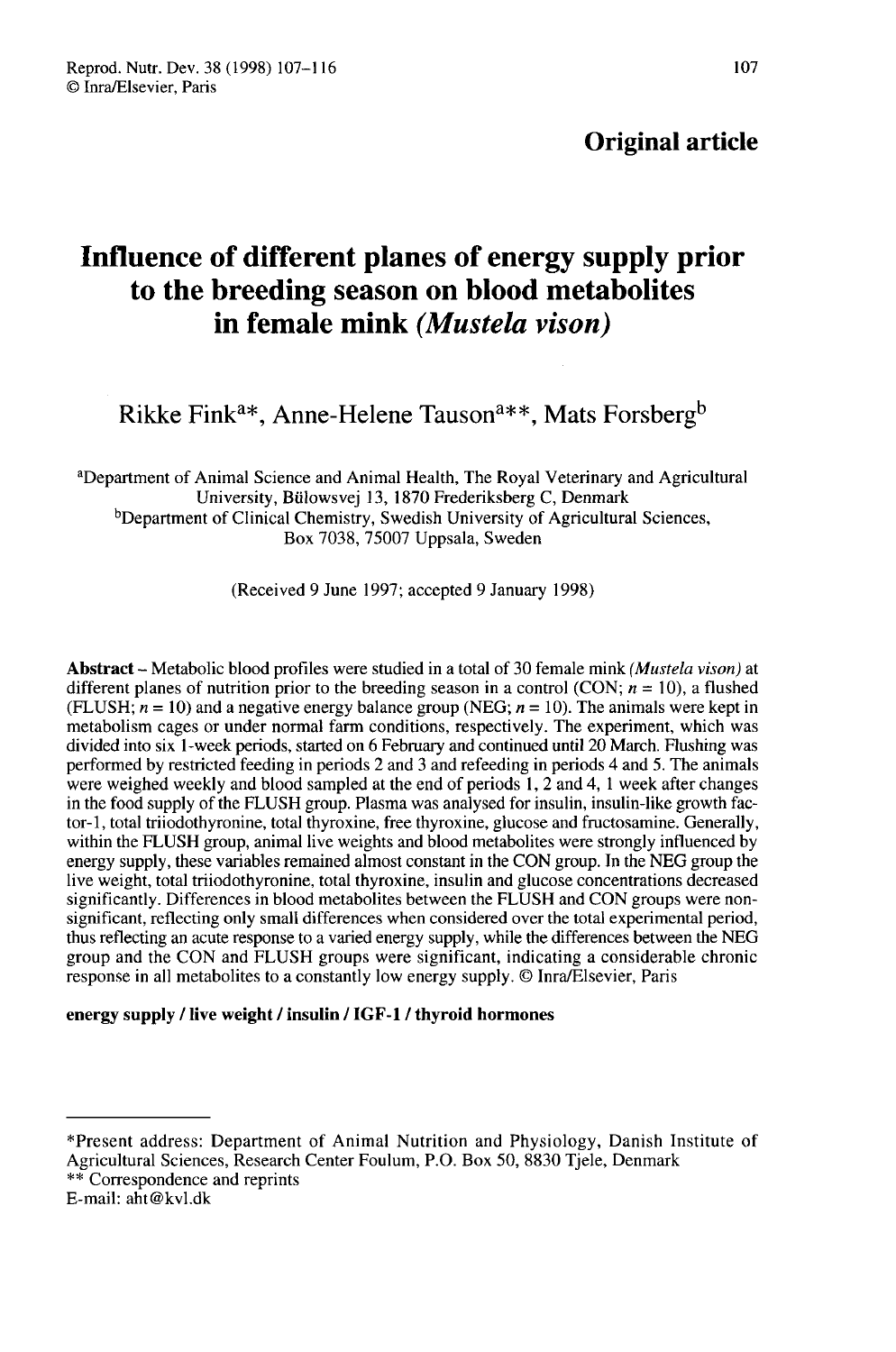Résumé - Effet de différents apports énergétiques sur le métabolisme du vison. Trois niveaux nutritionnels (contrôle ; CON, supplémenté : FLUSH, rationné : NEG) (n = 10 femelles par groupe) ont été fournis à des visons avant la saison sexuelle et les conséquences de ce rationnement sur des marqueurs métaboliques ont ensuite été étudiées. Les animaux étaient soit en cagemétabolisme soit en conditions de terrain. Au cours de l'expérience (d'une durée de 6 semaines), les animaux subissaient une pesée hebdomadaire et des prélèvements sanguins à la fin des première, deuxième et quatrième semaines. Le flushing était réalisé au cours des quatrième et cinquième semaines après un rationnement au cours des 2 semaines précédentes. Les paramètres mesurés étaient l'insuline, l'IGF<sub>1</sub>, la triiodothyrosine, la thyroxine totale et libre, le glucose et la fructosamine. Dans le lot CON, les variables étudiées étaient stables alors que dans le FLUSH, les poids vifs et les métabolites sanguins étaient modifiés par l'apport alimentaire. Dans le lot NEG, la triiodothyronine, la thyroxine totale, l'insuline et le glucose présentaient des niveaux diminués. D'une façon générale, les différences entre les lots CON et FLUSH étaient réduites et non significatives alors que celles entre le NEG et les deux autres étaient plus marquées, montrant l'impor tance d'une restriction chronique de l'apport alimentaire. (@ Inra/Elsevier, Paris.)

apport énergétique / poids vif / insuline /  $IGF<sub>1</sub>$  / hormones thyroïdiennes

## 1. INTRODUCTION

The mink is a seasonal breeder, with one annual breeding season concentrated within a very limited time period of about 3 weeks in March in the northern hemisphere. For experimental purposes this is favourable since it makes it possible to study a considerable group of animals simultaneously. Moreover, the mink responds to changes in energy supply by rapid increase and decrease in body weight, and it is well-documented that energy supply and body condition have a profound influence on the reproductive processes [29]. Because of this, the mink may serve as a suitable experimental model for other species regarding interaction between energy supply, concentrations of blood metabolites and reproductive performance.

Responses to changes in nutritional status generally fall into two categories, those that occur within a few days (acute) and those that occur after several days or weeks (chronic). Chronic effects are nearly always associated with major shifts in body condition, while acute responses to nutrition include short-term increases in dietary energy supply, flushing [11]. Flushing is defined as a period of restricted feeding followed by refeeding, preceding the oestrous period or breeding season [13], and occurs over such a short period that there is usually not a significant change in female body composition [5, 11]. Flushing has shown positive effects on reproductive performance in different species (gilt: Flowers et al. [18]; Beltranena et al. [5]; ewe: Haresign [21] and mink: review by Tauson [29]), and because of responsiveness to nutritional changes, it has been hypothesized that some metabolic factors may provide the links between nutrition and reproduction [23].

Insulin, stimulated by glucose administration and suppressed by under-nutrition, may be a candidate for metabolic signalling to the reproductive system. Previous studies with sheep [22] and mink [17] demonstrated a close relationship between food intake and insulin concentration. Similar responses in IGF-1 concentrations have been seen in beef heifers [34] and pigs [5]. Blood glucose is the primary energy substrate used at the cellular level, and reduced concentrations may influence body composition [26].

Results by Tauson [30] indicated that, as in for instance the red deer [24], thy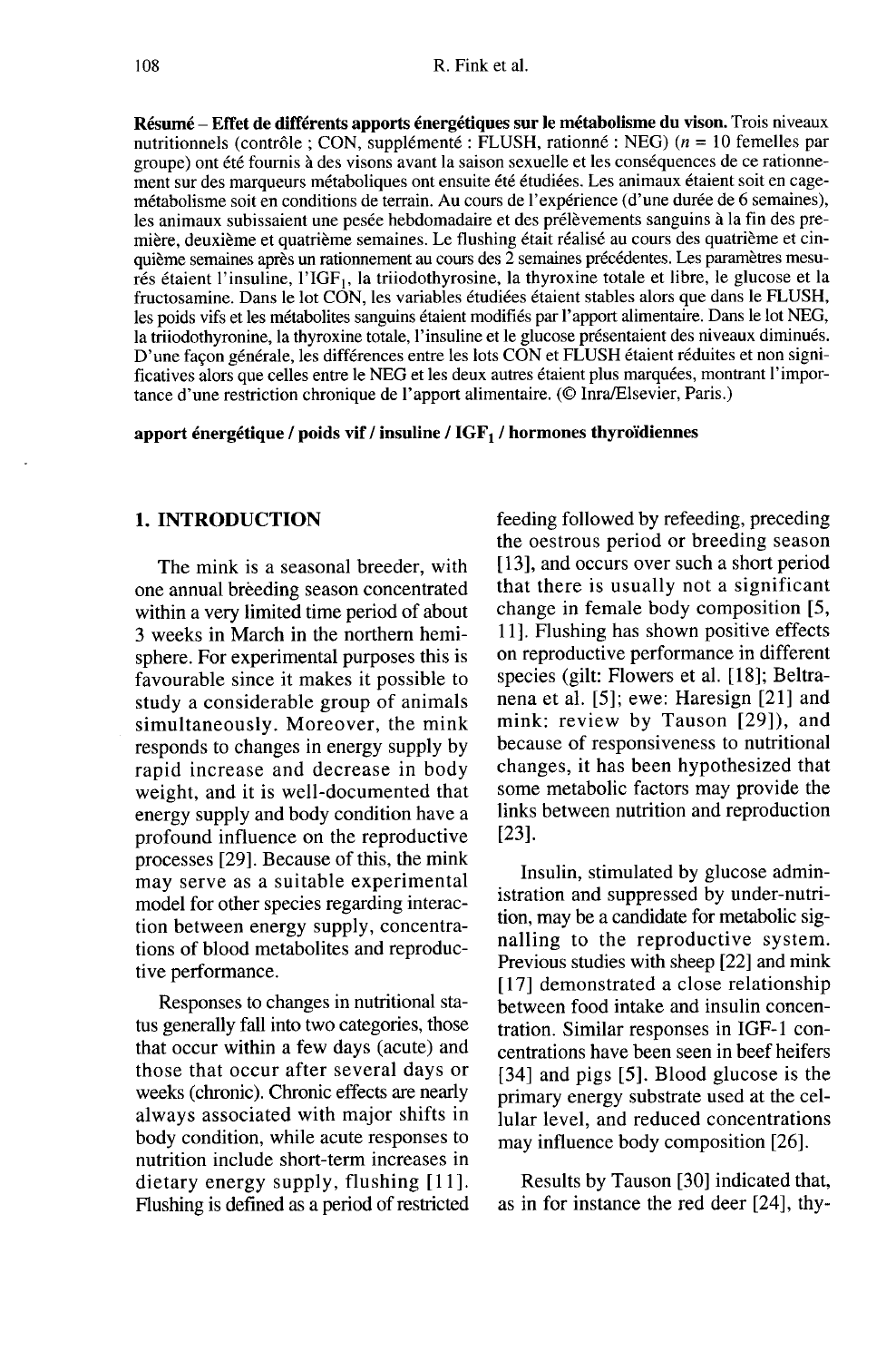roid hormones may be involved in the seasonal regulation of food intake also in the mink, and that plasma concentration of triiodothyronine  $(T_3)$  and thyroxine  $(T_4)$ [17] varies in the same way as that of insulin secretion in response to changes in energy supply, confirming results in pigs by Evans and Ingram [16]. Fasting is thus associated with low secretion rates and low plasma concentrations of  $T_3$  and T4 [2, 25, 26, 33].

Knowledge of the interaction between energy supply and blood metabolites is a very important component in the understanding and explaining of the reproductive response to different planes of energy supply, and especially flushing. In the pre sent investigation the female mink was used as an experimental model in order to further elucidate the mechanisms underlying a chronic (low energy supply) or an acute (flushing) response to nutritional status as monitored by some blood metabolites which are believed to be important in signalling nutritional status to the reproductive axis.

# 2. MATERIALS AND METHODS

The influence of different planes of nutrition on some blood metabolites and animal perfor mance during a conditioning period prior to the breeding season was studied in 30 yearling female mink of the standard black (Scanblack) colour type, for 12 of them in the laboratory

by means of balance and respiration experiments, results from which study will be reported elsewhere, and for the remaining 18 females under normal farm conditions (55° N,  $12^{\circ}$  E).

Weighing and grouping of the animals into a control group (CON) (pursued to be in energy balance), a flushed group (FLUSH) and a third group (NEG) (pursued to be in negative energy balance) was carried out in late January. The experiment was divided into six 1-week periods starting on 6 February and continuing until 20 March. Details on the experimental design are given in table I.

The food was purchased from a commercial mink food kitchen (Stårup fodercental, Højby Sjælland) on a single occasion and weighed out into daily portions in plastic bags and immediately frozen. Food was taken out of the freezer the day before use and thawed over night. Analysed chemical composition of the diet is given in table II. Collection of food residues was carried out once a day and the amount of food consumed was calculated for the individual animals. The food supply of 200 g per animal and day for the CON group corresponded to ca 850 kJ metabolizable energy  $(ME) \cdot d^{-1}$  and was supposed to provide ad libitum food supply. For the FLUSH group food supply during the restriction periods 2 and 3 corresponded to ca 450 kJ  $ME \cdot d^{-1}$  and in the refeeding periods 4 and 5 to ca 1 300 kJ  $ME \cdot d^{-1}$ . The daily food supply of 125 g for the NEG group corresponded to ca 525 kJ  $ME \cdot d^{-1}$ .

The animals were weighed weekly at the end of each period. Blood samples, by puncture of Vena cephalica antebrachii as described by tum food supply. For the FLUSH group food<br>supply during the restriction periods 2 and 3<br>corresponded to ca 450 kJ ME-d<sup>-1</sup> and in the<br>refeeding periods 4 and 5 to ca 1 300 kJ<br>ME-d<sup>-1</sup>. The daily food supply of 125 g for t the end of periods 1, 2 and 4, the two latter occasions corresponding to 1 week after

|         |            | Treatment    |            |
|---------|------------|--------------|------------|
| Period  | <b>CON</b> | <b>FLUSH</b> | <b>NEG</b> |
|         | 200        | 200          | 125        |
| $2 - 3$ | 200        | 100          | 125        |
| $4 - 5$ | 200        | 300          | 125        |
| 6       | 200        | 200          | 125        |

**Table I.** Daily food supply  $(g \cdot \text{animal}^{-1} \cdot d^{-1})$  in the six experimental periods for mink females given food ad libitum (CON), food restricted and re-fed (FLUSH) and food restricted (NEG).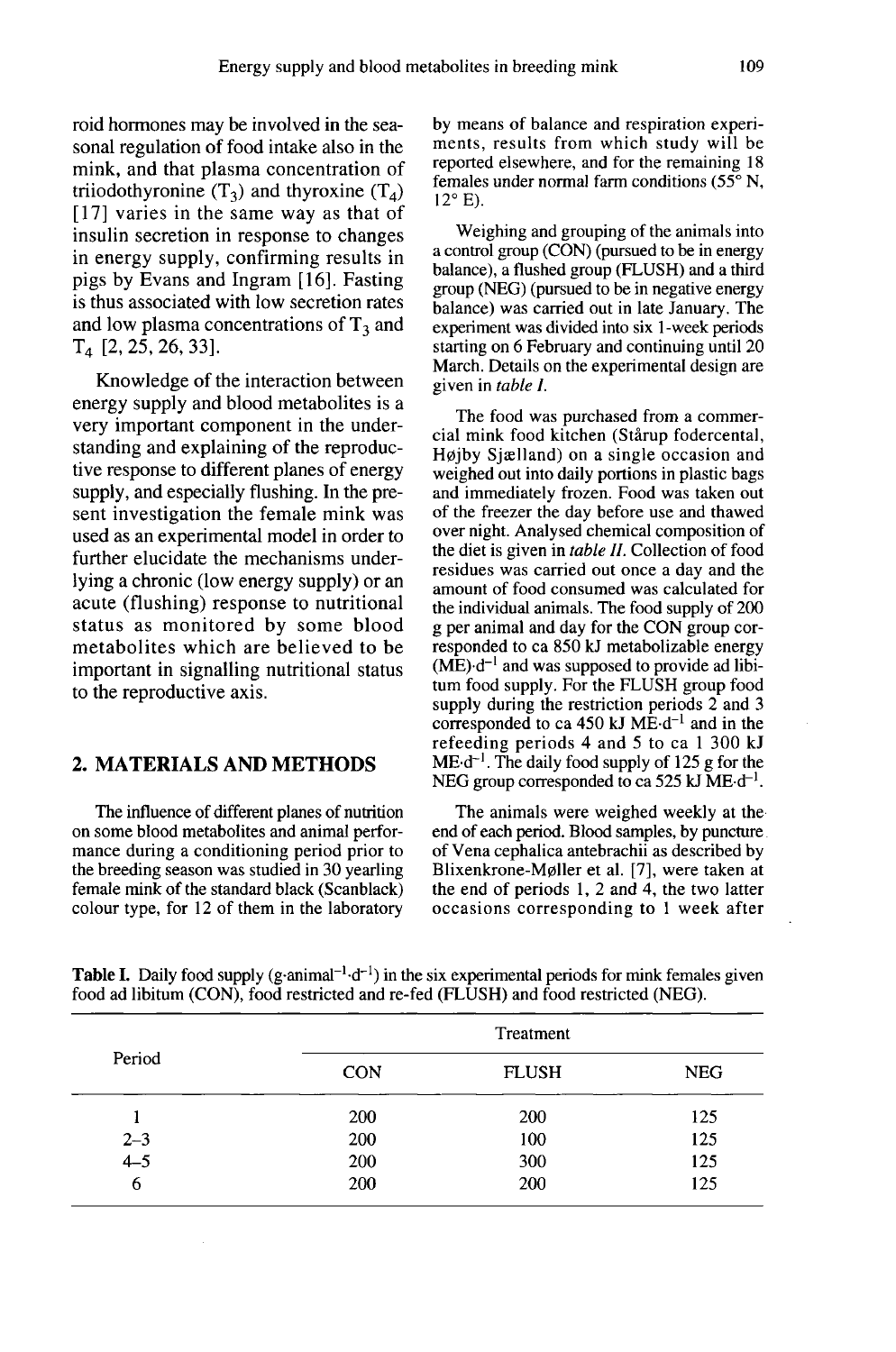22.6

Chemical composition Dry matter (DM),  $g \cdot kg^{-1}$ 307 Ash  $g \cdot kg^{-1}$  DM 111 Crude protein, g·kg<sup>-1</sup> DM 567 Fat,  $g \cdot kg^{-1}$  DM 157

Gross energy,  $MJ·kg<sup>-1</sup>$ 

Table II. Results of chemical analyses of the diet.

changes in the food supply of the flushing group took place. To avoid diurnal variation in hormone concentrations, blood was sampled from 0900 to 1130 hours and collected into heparinized tubes. The separated plasma was stored in plastic tubes at  $-18$  °C until assay.

Plasma samples were analysed for total triwas stored in plastic thocs at  $-18$  C difficult assay.<br>
Plasma samples were analysed for total tri-<br>
iodothyronine (TT<sub>3</sub>), total thyroxine (TT<sub>4</sub>) and<br>
free thyroxine (FT<sub>4</sub>) by use of a commercial Plasma samples were analysed for total tri-<br>iodothyronine  $(TT_3)$ , total thyroxine  $(TT_4)$  and<br>free thyroxine  $(FT_4)$  by use of a commercial<br>chemiluminescence immunoassay (Amerlite chemiluminescence immunoassay (Amerlite, Johnson and Johnson, Amersham, UK). Serial dilutions of mink plasma with high concentra-The Theorem and Johnson, Amersham, UK). Serial<br>dilutions of mink plasma with high concentra-<br>tions of TT<sub>3</sub>, TT<sub>4</sub> and FT<sub>4</sub> produced displace-<br>ment curves parallel to the standard curves of the respective assays. The within assay coefthe respective assays. The within assay coef-<br>ficients of variation for TT<sub>3</sub> were below 10 %<br>for all concentrations, and the corresponding<br>between assay coefficients of variation were<br>21.8 % for samples with low concentr for all concentrations, and the corresponding between assay coefficients of variation were 21.8 % for samples with low concentration for samples with medium and high concentrafor all concentrations, and the corresponding<br>between assay coefficients of variation were<br>21.8 % for samples with low concentration<br>(mean = 1.1 nmol·L<sup>-1</sup>) and 10.2 % (mean =<br>3.0 nmol·L<sup>-1</sup>) and 8.0 % (mean = 6.1 nmol·L<sup></sup> and  $8.0\%$  (mean = 6.1) For samples with medium and high concentra-<br>for samples with medium and high concentra-<br>tions, respectively. For  $TT_4$  the within assay<br>coefficients of variation were 14.3 % for sam-<br>ples with low concentration (mean =<br>6. coefficients of variation were 14.3 % for samples with low concentration (mean = for medium concentrations and  $4.1$  (mean  $=$  $= 20.6$ 73.4 nmol $\cdot$ L<sup>-1</sup>) for samples with high concentration, and the between assay coefficients of variation were 26.1 % for low, 3.6 % for medium and 5.0 % for high concentrations, respectively. For  $FT_4$ , finally, within assay coefficients of variation were below 10 % for all concentrations, and the corresponding between assay coefficients of variation were 18.8 % for samples with low concentration coefficients of variation were below 10 % for<br>all concentrations, and the corresponding<br>between assay coefficients of variation were<br>18.8 % for samples with low concentration<br>(mean = 12.2 pmol-L<sup>-1</sup>), and below 10 % for<br>s samples with medium (mean =  $21.9$  pmol·L<sup>-1</sup>)<br>and high (mean =  $41.9$  pmol·L<sup>-1</sup>) concentrabetween assay coefficients of variation were<br>18.8 % for samples with low concentration<br>(mean = 12.2 pmol-L<sup>-1</sup>), and below 10 % for<br>samples with medium (mean = 21.9 pmol-L<sup>-1</sup>)<br>and high (mean = 41.9 pmol-L<sup>-1</sup>) concentrations, respectively. Plasma concentrations of insulin were determined by radio immunoassay (Pharmacia insulin RIA, Kabi-Pharmacia, Uppsala, Sweden). Serial dilutions of mink plasma containing high concentrations of insulin produced a dose-response curve parallel to the standard curve. The within assay coefficients of variation for quality control samples were 5.4 % (mean = 12  $\mu U \cdot L^{-1}$ ), 5.3 % (mean = standard curve. The within assay coefficients of<br>variation for quality control samples were 5.4<br>% (mean = 12  $\mu$ U·L<sup>-1</sup>), 5.3 % (mean =<br>42  $\mu$ U·L<sup>-1</sup>) and 5.3 % (mean =117  $\mu$ U·L<sup>-1</sup>).<br>The corresponding between assay c The corresponding between assay coefficients of variation were 7.8, 2.2 and 6.7 %. IGF-1 was determined by radioimmunoassay according to the manufacturers recommendations (IGF-1, cat. no.: 53065, Incstar Corporation, Stillwater, MI, USA). Plasma was extracted with ODS-silica columns before assay. Serial dilutions of mink plasma with high concentrations of IGF-1 produced displacement curves parallel to the human standard curve. The within assay coefficient of variation, calculated from the precision profiles of five assays, was below 12 % for IGF-1 concentrations between 2.9–82.5 nmol $\text{L}^{-1}$ . The between assay coefficients of variation for two control samples coefficients of variation for two control samples<br>were 19 % (mean = 10 nmol·L<sup>-1</sup>) and 21 % lated from the precision profiles of five assays,<br>was below 12 % for IGF-1 concentrations<br>between 2.9–82.5 nmol-L<sup>-1</sup>. The between assay<br>coefficients of variation for two control samples<br>were 19 % (mean = 10 nmol-L<sup>-1</sup>) a detectable amount of IGF-1 was set to 2<br>nmol·L<sup>-1</sup> (average 10 % fall from '0'-binding coefficients of variation for two control samples<br>were 19 % (mean = 10 nmol·L<sup>-1</sup>) and 21 %<br>(mean = 28 nmol·L<sup>-1</sup>). The minimum<br>detectable amount of IGF-1 was set to 2<br>nmol·L<sup>-1</sup> (average 10 % fall from '0'-binding<br>of fiv of five assays). Plasma glucose and fructosamine concentrations were analysed in a computerized multichannel spectrophotome ter (Cobas Mira, Hoffmann-La Roche & Co., Switzerland). Analysis of glucose was performed according to Bondar and Mead [8] and fructosamine was analysed by measuring formazane at 550 nm [4]. The between assay coefficients of variation were 1.6 and 3 %, respectively.

Statistical analyses were carried out according to the GLM procedure of SAS [28]. The dependent variables were analysed according to a model comprising the fixed effects of treatment group and period, the interaction between treatment group and period and random animal within treatment group. When evaluating effects of treatment group, animal within treatment group was used as error term. Results are given as least-squares means.

#### 3. RESULTS

# 3.1. Food intake and animal live weights

The food intake was fairly stable in the CON group with an average of 180 g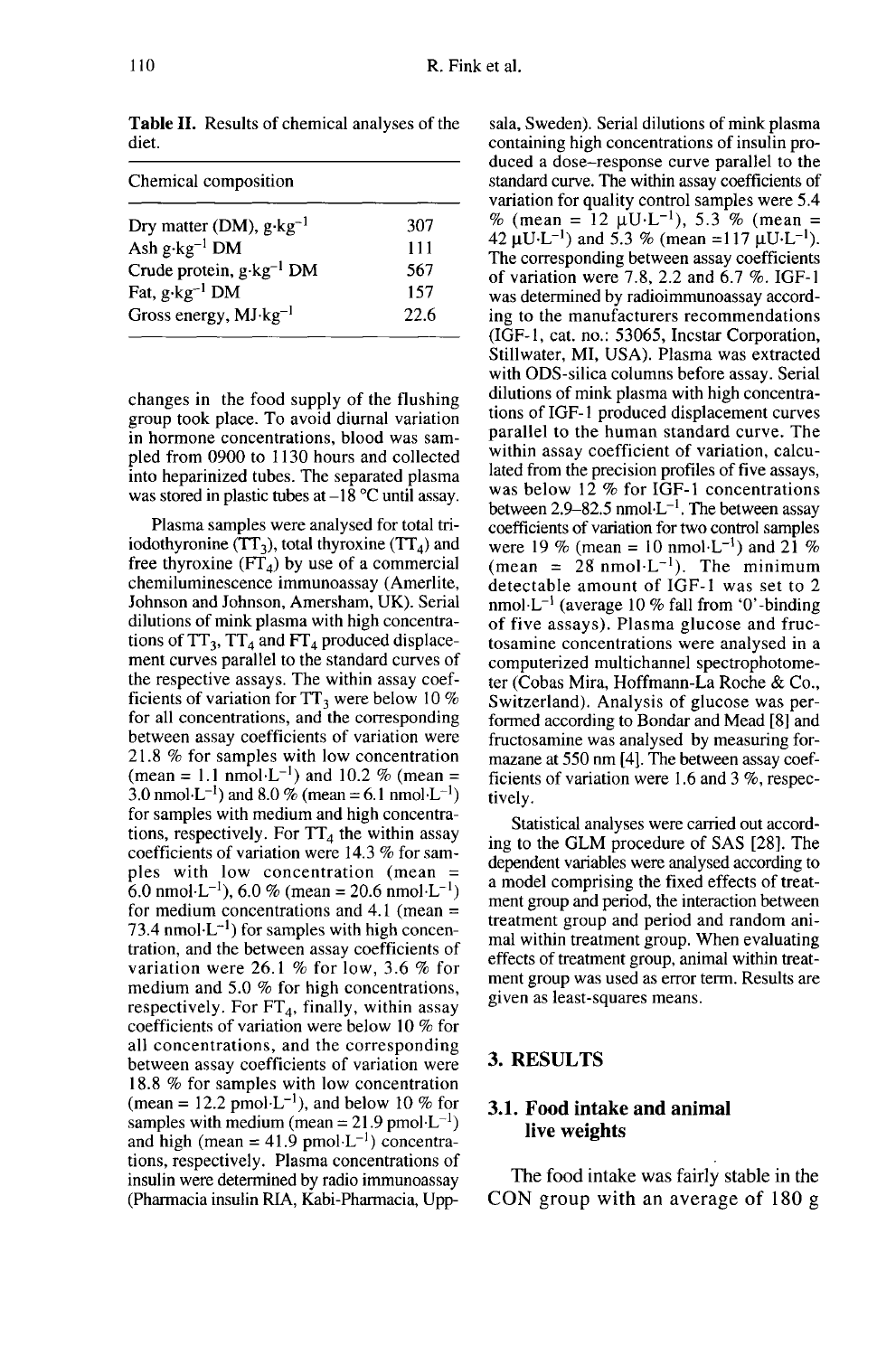(range 152-196) and in the NEG group, in which the total supply was consumed, hence 126 g (range 124–132). The intake being above 125 g is explained by the fact that the food allowance had to be raised in period 6 since weight losses in some of the animals were too large. The FLUSH group consumed the total food allowance (100 g) during restriction in periods 2 and 3 and about 35 % above the level in the CON group (242 g) during the first week of flushing in period 4. The following week (period 5), food intake decreased to under the level of the CON group (143 g)  $(figure \ Ia)$ .

Animal live weights were almost stable in the CON group with an average of 1.165 kg (range 1.155-1.184). The live weights in the FLUSH group decreased  $(P < 0.001)$  from 1.158 kg to 1.026 and 0.949 kg during the restriction in periods 2 and 3, and then increased  $(P < 0.001)$ 



Figure 1a, b. Food consumption and animal live weights during the six experimental periods for mink females given food ad libitum (CON), food restricted in periods 2 and 3 and refed in periods 4 and 5 (FLUSH), and restricted during periods 1–6 (NEG), respectively.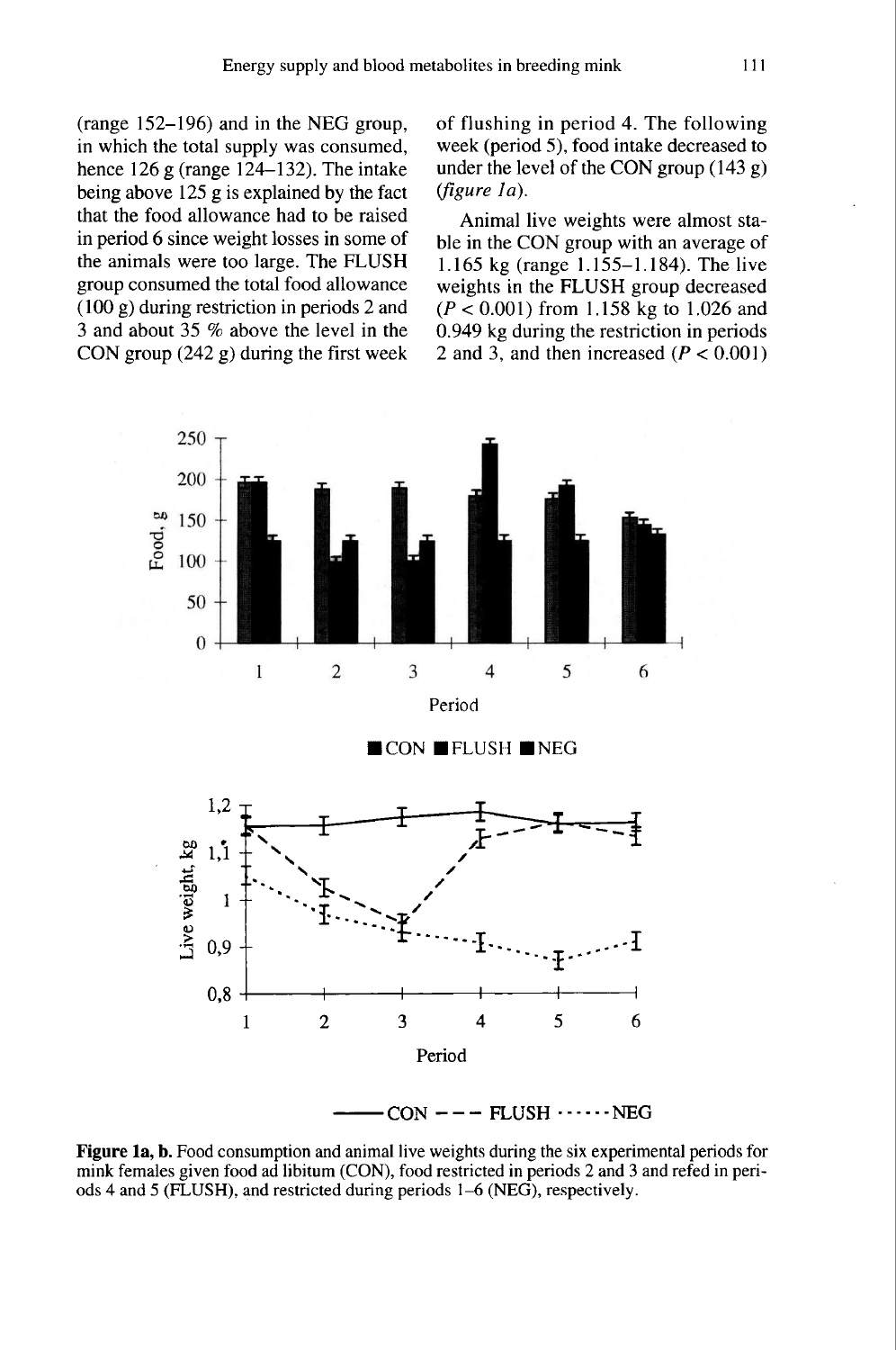to 1.162 kg during flushing in period 5. The live weight in the NEG group decreased significantly ( $P < 0.001$ ) from 1.052 kg in period 1 to 0.909 kg after period 6 (*figure 1b*).

## 3.2. Blood metabolites

Plasma concentrations of the analysed blood metabolites are presented in table III. The  $TT_3$  and  $TT_4$  concentrations remained almost constant in the CON group, while the values in the FLUSH<br>group decreased significantly (TT<sub>3</sub>;  $P = 0.01$ ) and (TT<sub>4</sub>;  $P = 0.001$ ) respectively group decreased significantly (TT<sub>3</sub>;  $P = 0.01$ ) and (TT<sub>4</sub>;  $P = 0.001$ ), respectively, during restriction in period 3 and increased  $(TT_3; P < 0.001)$ ,  $(TT_4; P < 0.001)$  during refeeding in period 5. Also the  $FT<sub>4</sub>$ concentrations were significantly  $(P =$ 0.03) lower in period 3 than in period 1 in the FLUSH group. The insulin concentration in plasma was almost constant for the CON group. In the FLUSH group it decreased ( $P = 0.05$ ) and increased ( $P =$ 0.04) significantly during restriction and refeeding, respectively. Plasma concentration of IGF-1 was also fairly stable in the CON group, but decreased  $(P = 0.006)$ and increased  $(P < 0.001)$  significantly during restriction and refeeding, respectively, in the FLUSH group. Despite the values being significantly different between periods within the FLUSH group (table III), there were no significant differences between the CON and FLUSH groups when data were considered over the total experimental period. For the NEG group the values for  $TT_3$ ,  $TT_4$ , insulin and glucose decreased significantly  $(P < 0.05)$  from period 1 to the end of the experiment in period 6. Values for fructosamine showed no significant differences both when considered within group between periods, and between treatment groups (table III). Only values for  $TT_3$ were significantly different between all treatment groups ( $P < 0.02$ ).

#### 4. DISCUSSION

The differences in body weight and plasma metabolite concentrations were significant between periods in the FLUSH group, but not between the FLUSH and the CON groups when considered over the total experimental period, confirming that flushing is an acute response [11] ] inducing fluctuation in energy status, hormone and metabolite concentrations of the animal despite absence of major changes in the total nutritional status or body reserves. However, the responses in the NEG group were chronic and associated with considerable shifts in live weight and body condition  $[11]$ , leading the differences between treatment groups to be significant.

The metabolizable energy requirement for maintenance (MEm) has been estimated to be 527 kJ $\text{kg}^{0.75}$  for adult male mink in positive energy balance and in termoneutral zone (20 °C) [14]. In relation to this, the food supply in the CON group should sustain maintenance requirements, which was confirmed by the animals' fairly constant live weights. The decrease and increase in animal live weights in the FLUSH group indicated that the food intake was less than required for maintenance during restriction, while the energy intake during the refeeding exceeded the requirement. These results were in agreement with calculations on substrate oxidation in animals exposed to a similar feeding regime [31] which showed a high level of fat oxidation during periods of restriction, whereas protein oxidation provided the major contribution to the total heat production when the food supply was ample, and with results by Fink and Tauson [17] showing negative values for retained energy and weight loss during the restriction period preceding refeeding in flushed animals. The weight losses during the experiment in the NEG group confirmed that the animals were in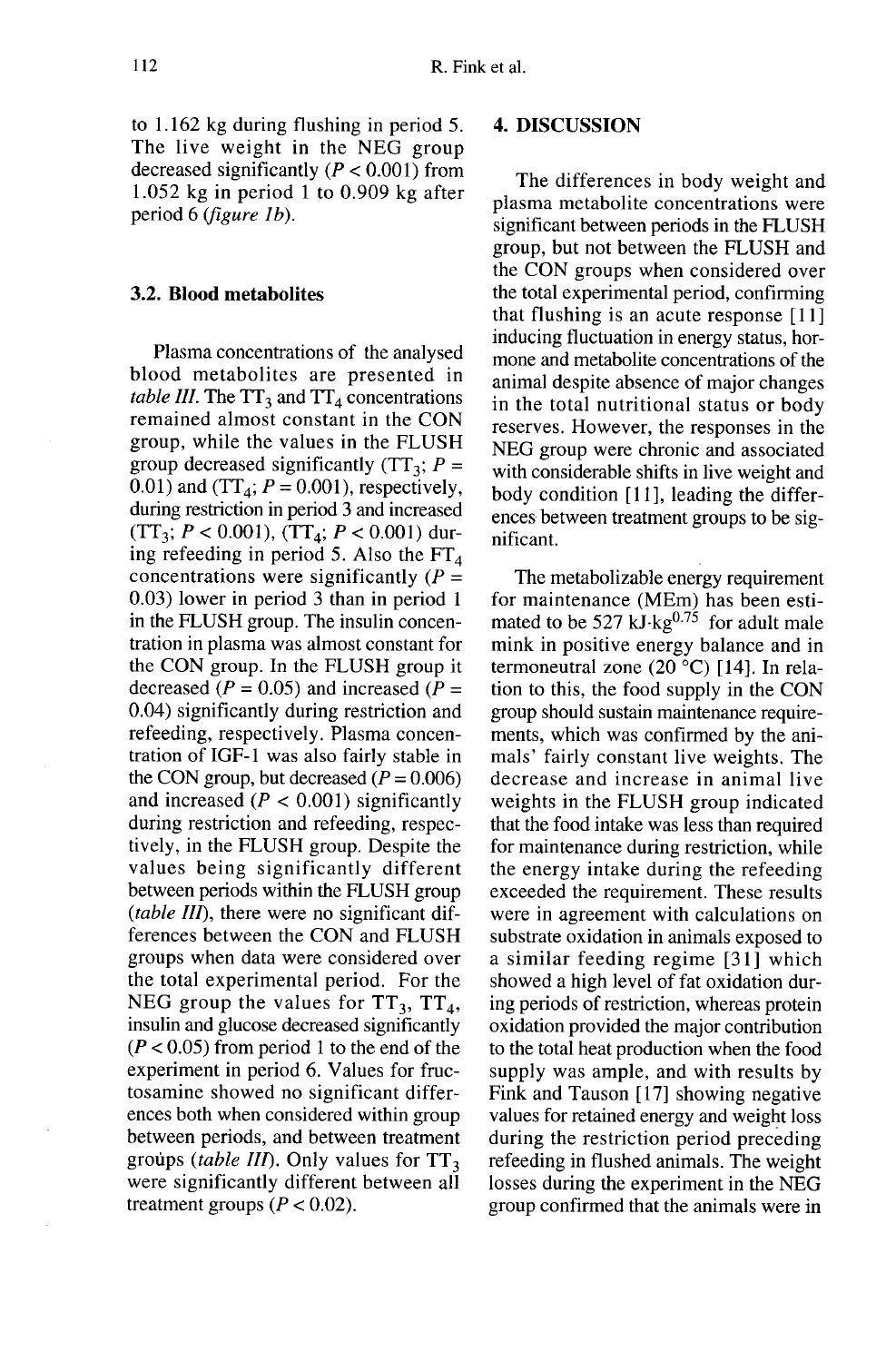| $(FT \cdot)$ insulin insulin-like or<br>ו+ המיקור (דרך).<br>יו<br>$\mathbf{I}$<br>$\cdots$ and $\overline{TT}$ and there $\overline{y}$<br>i<br>Linnaidh | <b>INTERNATIONAL PROPERTY</b>           | ĺ<br>$\frac{1}{2}$<br><b>COOR WORKING</b>                 |
|----------------------------------------------------------------------------------------------------------------------------------------------------------|-----------------------------------------|-----------------------------------------------------------|
| $-$ CEMA of total                                                                                                                                        | or mink tamo                            |                                                           |
| "able III. Plasma conc.                                                                                                                                  | .<br>.<br>.<br>actor 1 (IGF-1), glucose | <b>Controls in the Pre-</b><br>periods 2 and 3, and re-fe |

|                                                                                                                                                                                                                                                                                                                             |                                  |                 |                 |                     | Treatment                                      |                         |                     |                                                 |                         |
|-----------------------------------------------------------------------------------------------------------------------------------------------------------------------------------------------------------------------------------------------------------------------------------------------------------------------------|----------------------------------|-----------------|-----------------|---------------------|------------------------------------------------|-------------------------|---------------------|-------------------------------------------------|-------------------------|
|                                                                                                                                                                                                                                                                                                                             |                                  | δ<br>Ο          |                 |                     | <b>FLUSH</b>                                   |                         |                     | <b>NEG</b>                                      |                         |
|                                                                                                                                                                                                                                                                                                                             |                                  | Ad libitum      |                 | Ad lib.             | Restriction                                    | Flushing                |                     | Restriction                                     |                         |
| $TT_3$ , nmol· $L^{-1}$                                                                                                                                                                                                                                                                                                     | $\pm 0.05$<br>0.59               | $0.66 \pm 0.04$ | $0.61 \pm 0.07$ |                     | $0.57^a \pm 0.08$ 0.41 <sup>b</sup> $\pm 0.08$ | $0.69^{\circ} \pm 0.04$ | $0.54^a \pm 0.04$   | $0.40^{b} \pm 0.07$                             | $0.26^{\circ} \pm 0.08$ |
| $TT_4$ , nmol·L <sup>-1</sup>                                                                                                                                                                                                                                                                                               | $\frac{40}{14}$<br>$\frac{6}{6}$ | $17.5 \pm 1.20$ | $18.5 \pm 1.98$ |                     | $18.8^a \pm 1.15$ $13.3^b \pm 1.11$            | $18.8^a \pm 1.55$       | $20.8^a \pm 2.13$   | $17.1^{\circ} \pm 1.25$ $17.6^{\circ} \pm 1.62$ |                         |
| $FT_4$ , pmol·L <sup>-1</sup>                                                                                                                                                                                                                                                                                               | ±0.88                            | $21.5 \pm 1.03$ | $21.9 \pm 0.86$ | $22.4^{a} \pm 0.85$ | $20.7^{b} \pm 0.68$                            | $21.9^{ab} \pm 0.97$    | $23.4 \pm 0.88$     | $23.2 \pm 0.96$                                 | $23.9 \pm 1.40$         |
| Insulin, µU.L <sup>-1</sup>                                                                                                                                                                                                                                                                                                 | ±0.69<br>$\mathbb{C}^2$          | $8.6 \pm 1.25$  | $8.6 \pm 1.01$  | $9.2^a \pm 1.55$    | $5.2^b \pm 0.93$                               | $9.2^a \pm 1.00$        | $11.0^a \pm 2.58$   | $5.5^{b} \pm 0.94$                              | $5.9^{b} \pm 1.06$      |
| $IGF-1$ , nmol $-L^{-1}$                                                                                                                                                                                                                                                                                                    | ± 5.78<br>34.3                   | $36.8 \pm 4.81$ | $34.0 \pm 3.54$ | $39.8^{a} \pm 5.58$ | $24.0^b \pm 3.22$                              | $45.7^a \pm 5.45$       | $29.2 \pm 3.12$     | $27.9 \pm 5.08$                                 | $23.2 \pm 3.16$         |
| Glucose, mmol·L <sup>-1</sup> 10.1                                                                                                                                                                                                                                                                                          | ± 0.73                           | $12.7 \pm 0.86$ | $11.9 \pm 0.74$ | $9.5 \pm 1.33$      | $11.2 \pm 1.90$                                | $10.4 \pm 0.55$         | $9.8^{ab} \pm 0.65$ | $10.7^{b} \pm 0.49$                             | $8.3^a \pm 0.41$        |
| Fructosamine,<br>$\mu$ mol·L <sup>-1</sup>                                                                                                                                                                                                                                                                                  | $\pm 17.1$<br>286                | $320 \pm 18.6$  | $308 \pm 25.2$  | $273 \pm 21.9$      | $296 \pm 29.3$                                 | $262 \pm 7.4$           | $297 \pm 18.2$      | $282 \pm 17.6$                                  | $273 \pm 19.1$          |
| Samples were taken at the end of periods 1, 2 and 4, the two later occasions corresponding to 1 week after changes in food supply of the FLUSH group took place.<br><sup>a-c</sup> Values that share no common superscript differ significantly $(P < 0.05)$ between periods within the FLUSH and NEG groups, respectively. |                                  |                 |                 |                     |                                                |                         |                     |                                                 |                         |

Energy supply and blood metabolites in breeding mink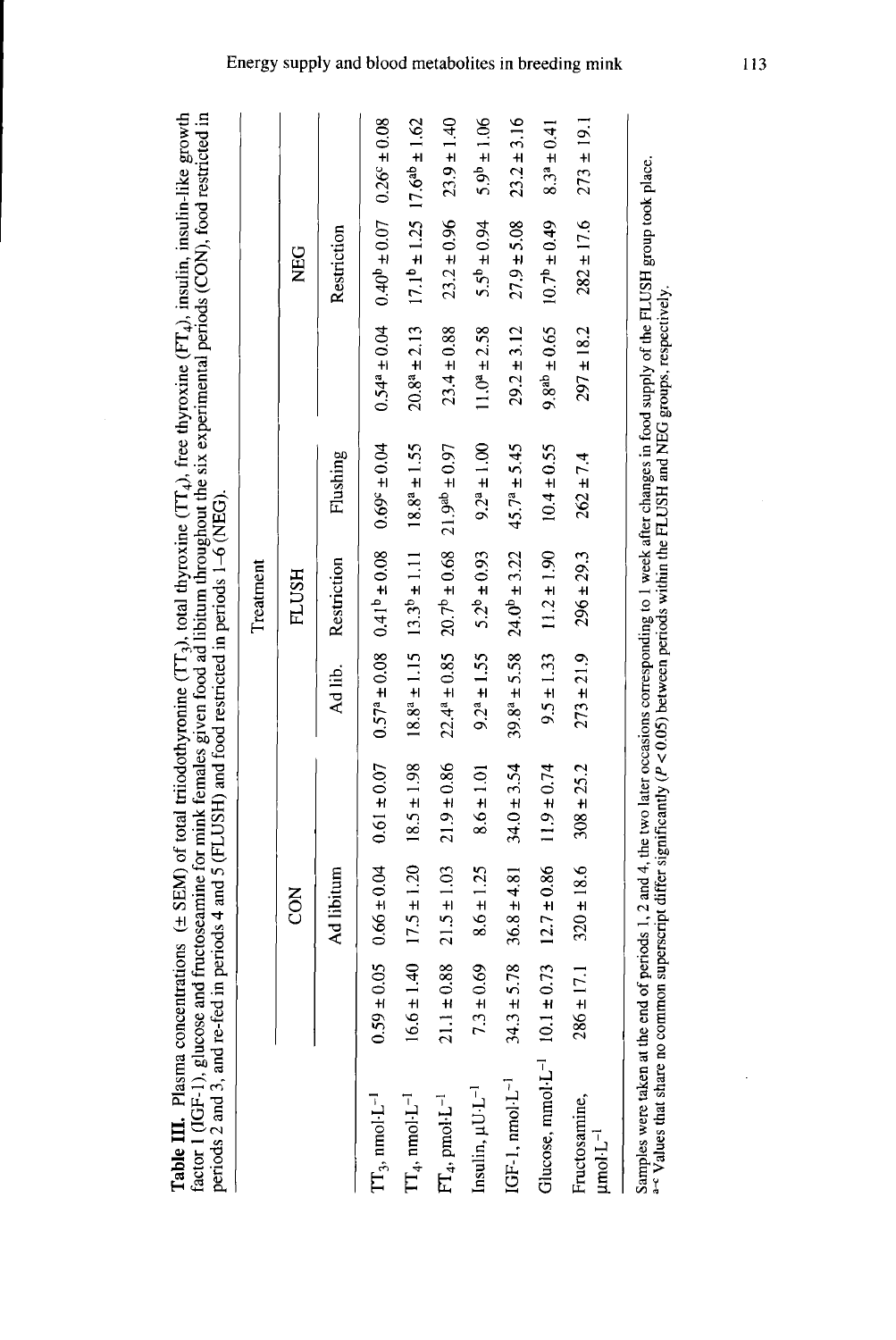negative energy balance. However, the weight losses in the NEG group occurred at a slower rate than the rapid weight loss imposed by the restriction in the FLUSH group, which may indicate that the low rate of weight loss was caused by an adaptation of the basal metabolism to a constantly low energy supply [6].

Data on effects of food supply on metabolic hormones are scarce for mink, and therefore few within species comparisons can be made. In other species (pigs: Flowers et al. [18], Beltranena et al. [5]; lambs: Hileman et al.[22]) changes in insulin, IGF-1 and glucose by flushing have been demonstrated. Thus, the close relationship between food intake and plasma concentrations of insulin found here confirm results in lambs by Hileman et al. [22] showing direct proportionality between insulin and level of food intake, and own previous results in mink [17]. In the NEG group the insulin concentration decreased to a very low level confirming [1] that insulin is suppressed by undernutrition.

No previous results on IGF-1 concentrations in mink have, to our knowledge, been presented in the literature, but our results showed that in mink, as in other species, (pig: Buonomo and Baile [12]; heifer: de Boer et al. [15]; Granger et al.  $[20]$ , I'Anson et al.  $[23]$ , and human: Thissen et al. [32]; Yambayamba et al. [34]) the plasma IGF-1 concentrations are responsive to nutritional changes, decreasing and increasing during restriction and realimentation, respectively. Plasma IGF-1 concentrations, however, responded more slowly to change in food intake than that of insulin, which is in agreement with the concept that, compared with insulin, plasma IGF-1 would be a longer-term mediator of metabolic effects on reproduction [9].

The significant differences in  $TT_3$  and  $TT<sub>4</sub>$  concentrations in the FLUSH, and the stable level in the CON group, confirm our own previous results in mink [17], pig [16] and sheep [27] showing that fluctuations in  $TT_3$  and  $TT_4$  are regulated not only by seasonal variations, but also in close interaction with food intake. In the NEG group  $TT_4$  and especially  $TT_3$ decreased, which is in agreement with results from several workers who showed that fasting is associated with low secretion rates and low plasma concentrations of  $T<sub>3</sub>$ and  $T_4$  [2, 17, 25, 26, 33]. The low concentrations of thyroid hormones and the slow rate of weight loss in the NEG group are in agreement with the hypothesis, that the animals can adapt their basal metabolism to changes in energy supply, and thus help the organism to survive periods of scarcity.

Generally, the plasma glucose concentration was high compared with values found in mink fitted with permanent<br>catheters [10], which probably was caused<br>by the handling in connection with blood<br>sampling (mink: Børsting and Damgaard<br>[10] and rat: Gärtner et al. [19]). The difcatheters [10], which probably was caused by the handling in connection with blood<br>sampling (mink: Børsting and Damgaard  $[10]$  and rat: Gärtner et al.  $[19]$ ). The differences in glucose were, however, small throughout the experiment, confirming the results of Armstrong and Britt [3] showing that homeostatic mechanisms maintain plasma glucose concentrations within fine limits, and therefore even during chronic under-nutrition and weight loss, plasma glucose concentrations may be normal. Fructosamine may be a useful indicator for long-term nutritional status of an animal, but in our experiments (present data and Fink and Tauson [ 17]) it has not been shown to be responsive to the levels or time periods applied for the varied food supply.

In conclusion, the present investigation implies that, acute metabolic responses include rapid changes in live weight and plasma concentrations of insulin, and somewhat slower responses in IGF-1 and thyroid hormones. Chronic responses to a low energy supply include loss of body weight and body fat reserves, however, at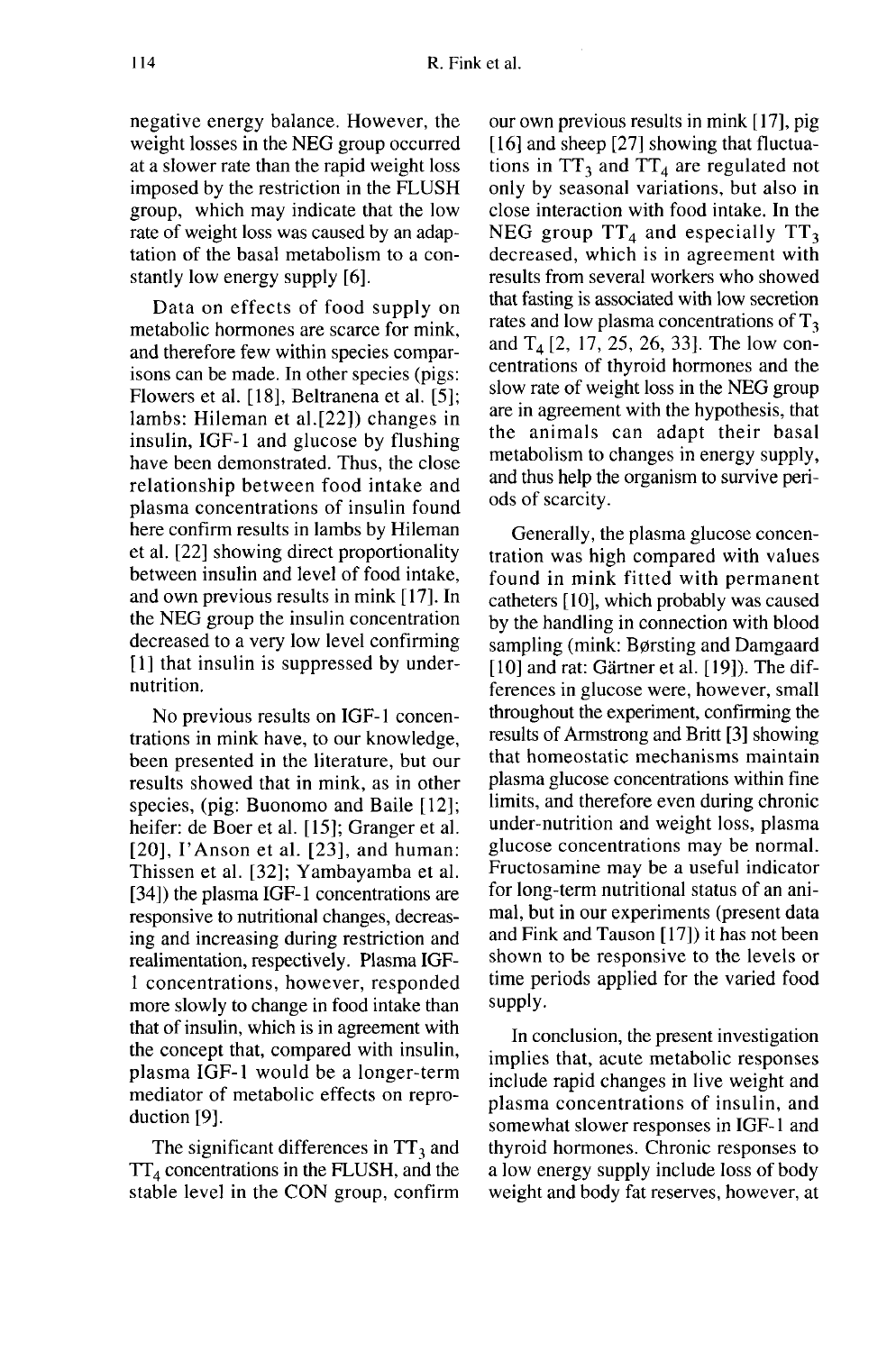a slower rate than caused by an acute response. Metabolic status could be monitored by decreased plasma concentrations of insulin, IGF-1 and thyroid hormones, confirming results found in other species and thus suggesting that the mink may be used as a suitable model for studies both on acute and chronic responses to nutritional status.

#### ACKNOWLEDGEMENTS

This study was supported by The Danish Agricultural and Veterinary Research Council (grant no. 9400435) and by The Danish Fur Breeder's Association. The authors wish to thank Boye Pedersen and Merethe Stubgaard for skilled technical assistance throughout the study, and Mari-Anne Carlson, Department of Clinical Chemistry for performing the IGF-1 and insulin analyses.

#### REFERENCES

- [1] Adam C.L., Robinson J.J., The role of nutrition and photoperiod in the timing of puberty, P. Nutr. Soc. 53 (1994) 89-102.
- [2] Almild T., Halse K., Tveit B., Effects of fasting on blood levels of free fatty acids, glu cose, insulin and thyroxine in bulls, Acta Agric. Scand. 32 ( 1982) 299-303.
- [3] Armstrong J.D., Britt J.H., Nutritionally induced anestrous in gilts: Metabolic and endocrine changes associated with cessation and resumption of oestrous cycles, J. Anim. Sci. 65 (1987) 508-523.
- [4] Baker J.R., Metcalf P.A., Johnson, R.N., Newman D., Rietz P., Use of protein based standards in automated colorimetric determination of fructoseamine in serum, Clin. Chem. 31 (1985) 1550-1554.
- [5] Beltranena E., Foxcroft G.R., Aherne F.X., Kirkwood R.N., Endocrinology of nutritional flushing in gilts, Can. J. Anim. Sci. 71 (1991)  $1063 - 1071.$ Chem. 31 (1985) 1550–1554.<br>
[5] Beltranena E., Foxcroft G.R., Aherne F.X.,<br>
Kirkwood R.N., Endocrinology of nutritional<br>
flushing in gilts, Can. J. Anim. Sci. 71 (1991)<br>
1063–1071.<br>
[6] Blaxter K., Energy Metabolism in Ani
- [6] Blaxter K., Energy Metabolism in Animals and Man, Cambridge Univ. Press, UK, 1989, p. 135.
- G., Uttenthal A., Blood collection in mink, Scand. J. Lab. Anim. Sci. 14 (1987) 99.
- [8] Bondar R.J.L., Mead D.C., Evaluation of glucoe-6-phosphate dehydrogenase from Leu-

conostoc mesenteroides in the hexokinase method for determining glucose in serum, Clin. Chem. 20 ( 1974) 586-590.

- [9] Booth J.P., Cosgrove J.R., Foxcroft G.R., Endocrine and metabolic responses to realimentation in feed-restricted prepubertal gilts: Associations among gonadotropins, metabolic hormones, glucose and uteroovarian development, J. Anim. Sci. 74 (1996) 840-848.
- [10] Borsting C.F., Damgaard B.M., Use of chronic jugular catherization for repeated blood sampling to measure diurnal variations in blood parameters in mink, Norwegian J. Agric. Sci. 9 (1992) 550-556.
- [11] Britt J.H., Armstrong J.D., Cox N.M., Metabolic interfaces between nutrition and reproduction in pigs, l lth Int. Congr. Animal Reproduction and Artificial Insemination, Dublin, 1988, p. 118-125.
- [12] Buonomo F.C., Baile C.A., Influence of nutritional deprivation on insulin-like growth factor I, somatotropin, and metabolic hormones in swine, J. Anim. Sci. 69 (1991) 755.
- [13] Casida L.E., The level of fertility in the female as influenced by feed level and energy intake, Proc. 6th Int. Congr. Nutr. Edinburgh, 1963, pp. 366-375.
- [14] Chwalibog A., Glem-Hansen N., Henckel S., Thorbek G., Energy metabolism in adult mink in relation to protein energy levels and environmental temperature, Proc. 8th Symp. Energy Metabolism, EAAP Publ., 26, 1980, pp. 283-286.
- [15] de Boer G., Trenkel A., Young J.W., Glucagon, insulin, growth hormone, and some blood metabolites during energy restriction ketonemia of lactating cows, J. Dairy Sci. 68 (1985) 326.
- [16] Evans S.E., Ingram D.L., The effect of ambient temperature upon the secretion of thyroxine in the young pig, J. Physiol. 264 (1977) 511-521.
- [17] Fink R., Tauson A.-H., Flushing of mink<br>(*Mustela vison*). Effects on energy metabolism and some blood metabolites, Anim. Sci. 66 (1998) 277-284.
- [18] Flowers B., Martin M.J., Cantley T.C., Day B.N., Endocrine changes associated with a dietary-induced increase in ovulation rate (flushing) in gilts, J. Anim. Sci. 67 (1989) 771-778.
- [19] Gärtner K., Büttner D., Döhler K., Friedel R., Lindena J., Trautschold I., Stress response of rats to handling and experimental procedures, Lab. Anim. 14 (1980) 141-146.
- [20] Granger A.L., Wyatt W.E., Craig W.M., Thompson D.L., Jr, Hembry F.G., Effects of breed and wintering diet on growth, puberty and plasma concentrations of growth hormone and insulin-like growth factor I in